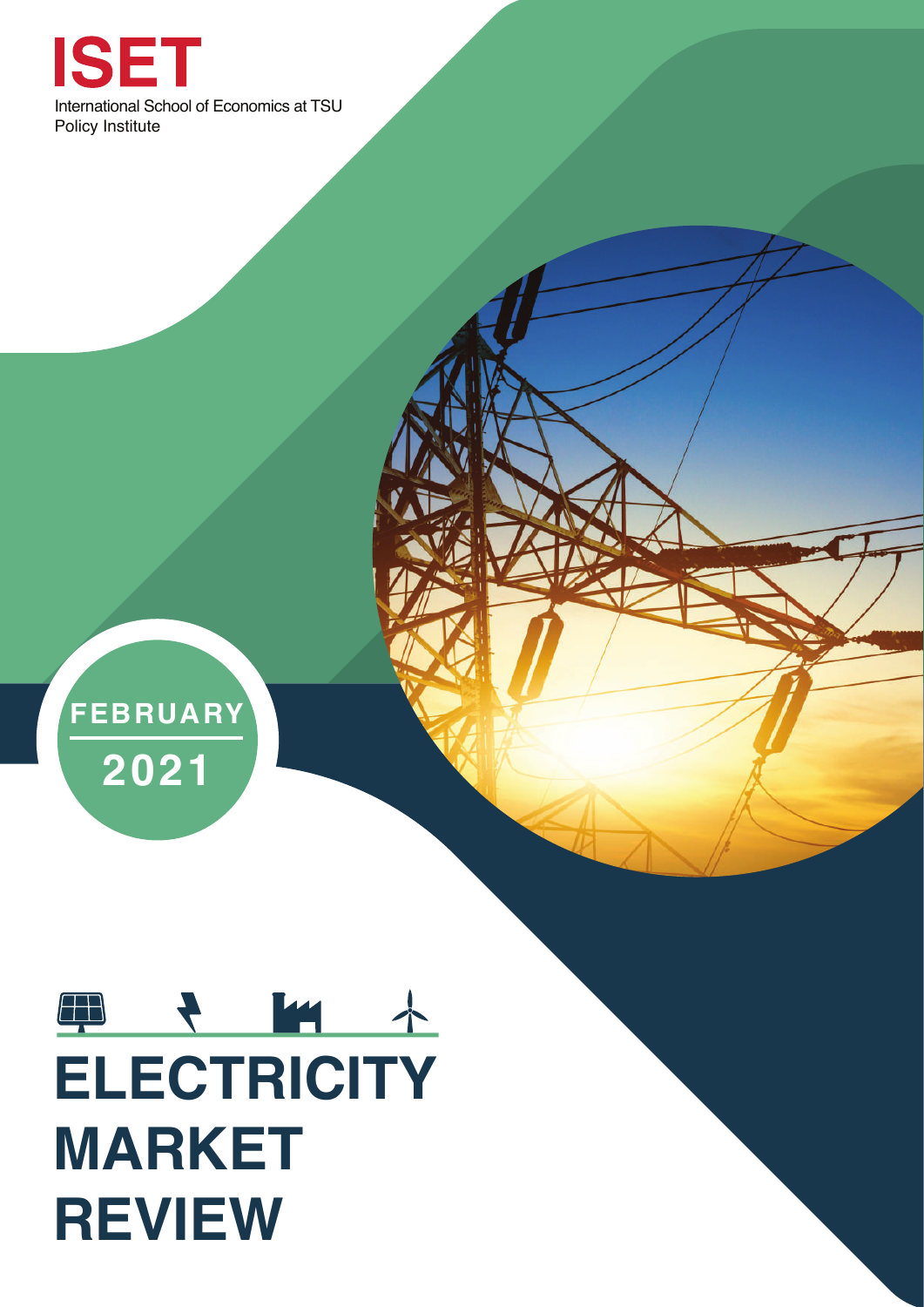## **ISET POLICY INSTITUTE ENERGY AND ENVIRONMENT POLICY RESEARCH CENTER**

| <b>Authors:</b>                                      |                                                   |
|------------------------------------------------------|---------------------------------------------------|
| Norberto Pignatti<br><b>Policy Center Head</b>       | n.pignatti@iset.ge                                |
| <b>Mariam Tsulukidze</b><br>Researcher               | m.tsulukidze@iset.ge<br>$\boldsymbol{\mathsf{I}}$ |
| <b>Mariam Lobjanidze</b><br>Researcher               | m.lobjanidze@iset.ge                              |
| <b>Guram Lobzhanidze</b><br>Junior Researcher        | guram.lobzhanidze@iset.ge                         |
| <b>Erekle Shubitidze</b><br><b>Junior Researcher</b> | erekle.shubitidze@iset.ge                         |

# **INFORMATION**

- There was a large decrease in total electricity generation, on both yearly and monthly basis.
- The yearly decrease took place in HPP, TPP, as well as in WPP generation.
- Consumption decreased, on both yearly and monthly basis, despite a 3% growth from both Abkhazia and direct customers (on a yearly basis).
- Consumption exceeded generation by 377 mln. kWh.
- The main import partner country was Russia.
- The cost of Russian imports was 0.4 tetri per kWh.
- The main export partner country was Azerbaijan.
- The weighted average price of imports decreased on a yearly and monthly basis.
- The weighted average price of exports decreased on a yearly and monthly basis.
- HHI index for the Georgian electricity generation market was below the threshold between concentrated and not concentrated markets, indicating that market is increasingly competitive.
- HHI for the Georgian electricity consumption market was slightly below the threshold of highly concentrated market.

# **ABBREVIATION USED**

- Mln million
- kWh kilowatt-hour
- HPP Hydro Power Plant
- WPP Wind Power Plant
- TPP Thermal Power Plant
- HHI Hirschmann-Herfindahl Index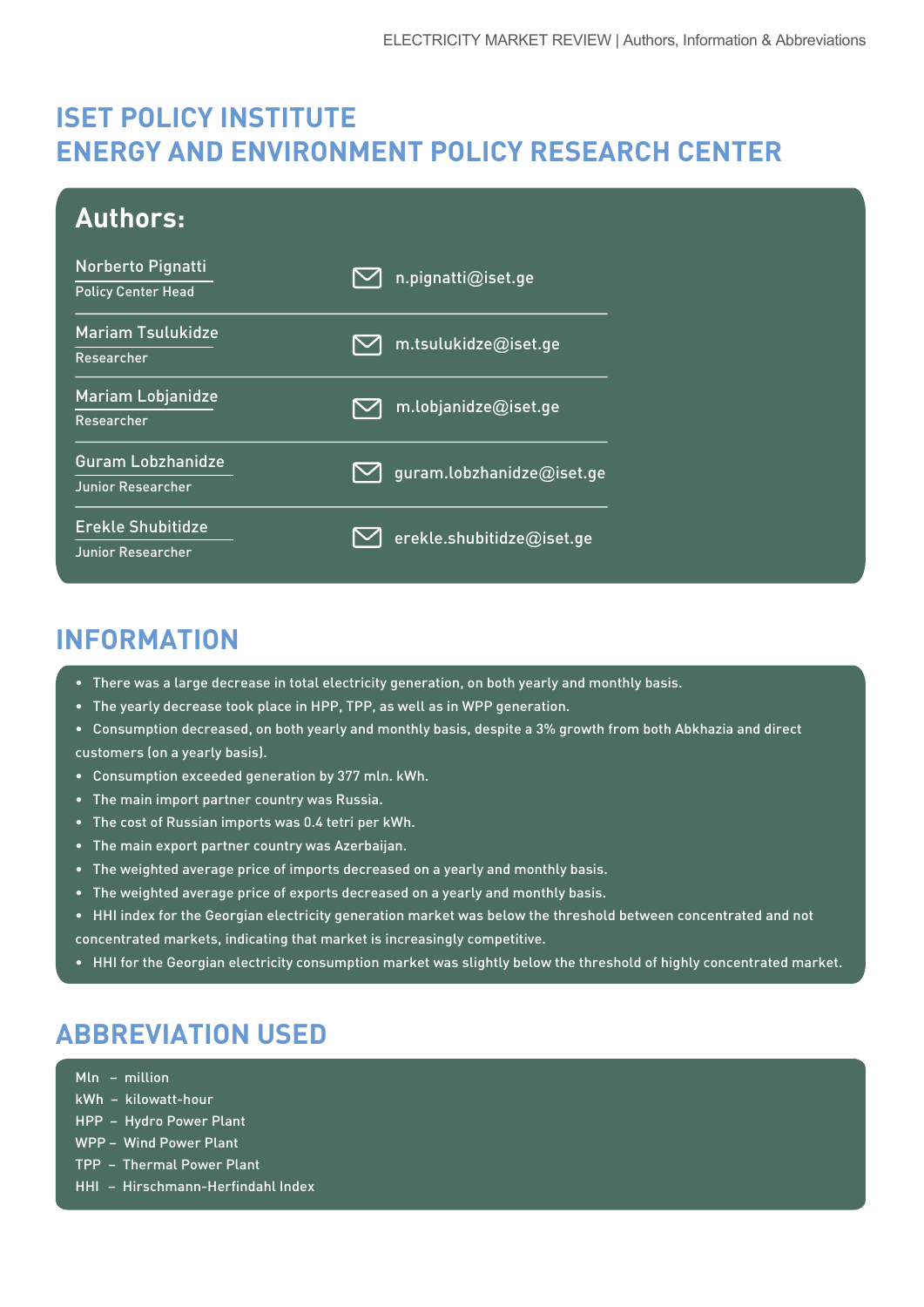#### **Generation – Consumption – Trade**

In February 2021, Georgian power plants generated 692 mln. kWh of electricity (Figure 1). This represents a 19% decrease in total generation, compared to the previous year (February 2020, the total generation was 851 mln. kWh). The decrease in generation on a yearly basis comes from the decrease of 20%, 17% and 13% in hydro, thermal and wind power generation, respectively.

On a monthly basis, generation decreased by approximately 14% (in January 2021, total generation was 808 mln. kWh) (Figure 1). The monthly decrease in total generation was the result of a 23% reduction in hydro power generation and of a 3% decrease in thermal power generation. Only the wind power generation increased by 14% on a monthly basis.

The consumption of electricity on the local market was 1,068 mln. kWh (-5% and -10% compared to February 2020, and January 2021, respectively) (Figure 1). In February 2021, power consumption exceeded generation by 377 mln. kWh which was 54% of total generation (in February 2020 difference between total generation and consumption resulted in a shortage of 273 mln. kWh, around 32% of the total generation for the month).



Source: Electricity System Commercial Operator (ESCO)

Most generation came from hydro power plants. In February 2021, hydro power (HPP) generation amounted to 355 mln. kWh (51% of total), while thermal power (TPP) generation was 331 mln. kWh (48% of total), and wind power (WPP) generation was 6 mln. kWh (less than 1% of total) (Figure 2).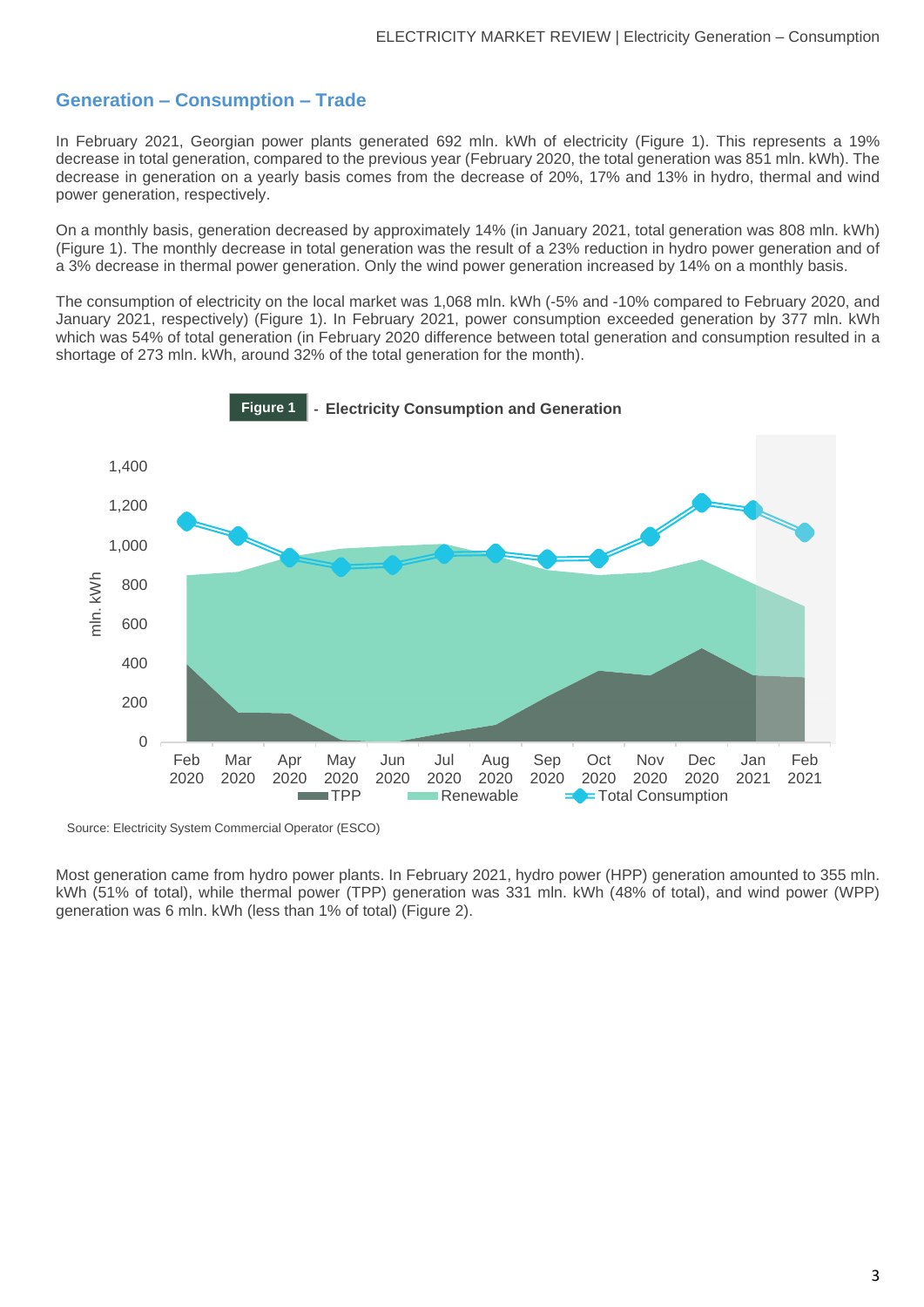#### ELECTRICITY MARKET REVIEW | Electricity Generation – Consumption



Among hydropower generators, large (regulatory) HPPs produced 28% (99 mln. kWh) of electricity, while seasonal and small HPPs produced 61% (215 mln. kWh) and 11% (41 mln. kWh), respectively (Figure 3).

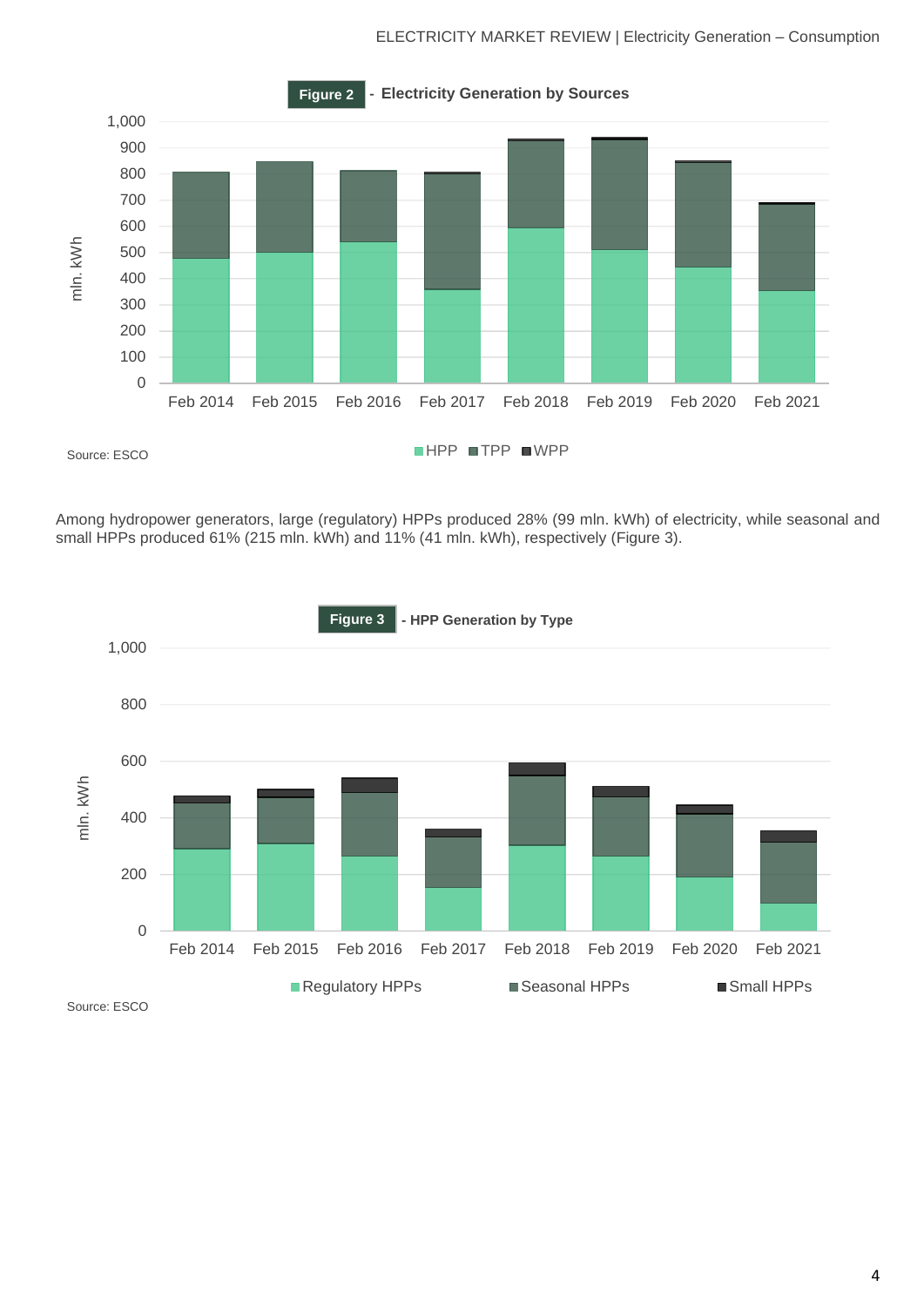Among thermal power plants, Gardabani 1 TPP generated 151 mln. kWh, 45% of total thermal power generation and 22% of total generation. Gardabani 2 TPP generated 141 mln. kWh, 42% of total thermal power generation and 20% of total generation (Figure 4).



As for HPP generation, Vardnili HPP generated 26 mln. kWh (26% of generation for regulatory HPPs). Enguri HPP was fully stopped during February 2021. Power generated by Vardnili represented around 4% of the total generation (Figure 5).



Overall, total generation decreased by 19% compared to February 2020 (Figure 6).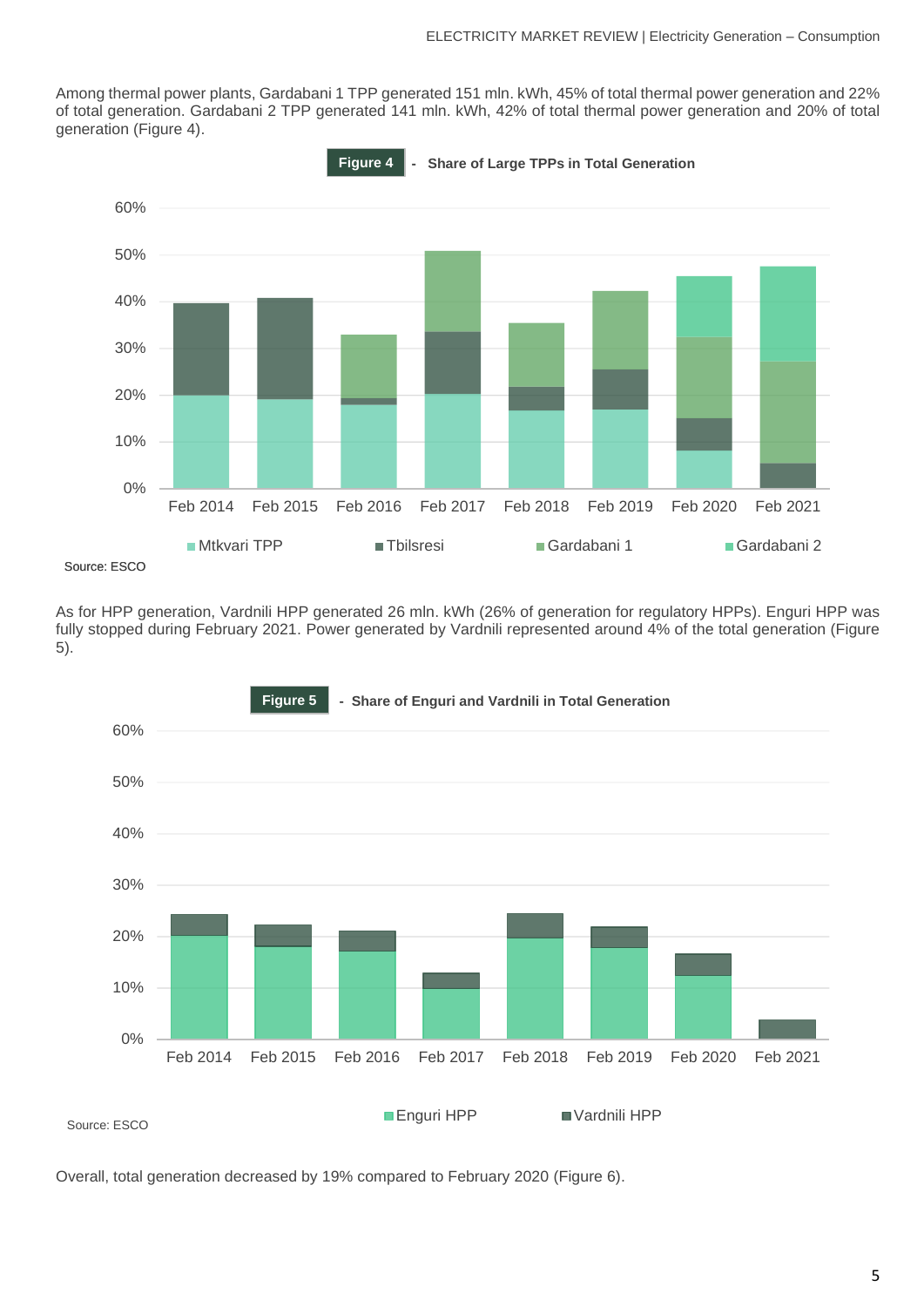

Total electricity demand came from: Energo-Pro Georgia<sup>1</sup> (33% - 355 mln. kWh), Abkhazia (26% - 277 mln. kWh), Telasi (21% - 225 mln. kWh), and direct customers (20% - 209 mln. kWh) (Figure 7). Annual demand from Energo-Pro and Telasi decreased by 9% and 14%, respectively, while the demand from Abkhazia and direct customers increased by 3% each. Overall, there was an annual decrease of 5% in the total electricity consumption in February 2021, compared to February 2020 (Figure 8).



<sup>1</sup> Energo-Pro Georgia acquired Kakheti Energy Distribution in September 2017.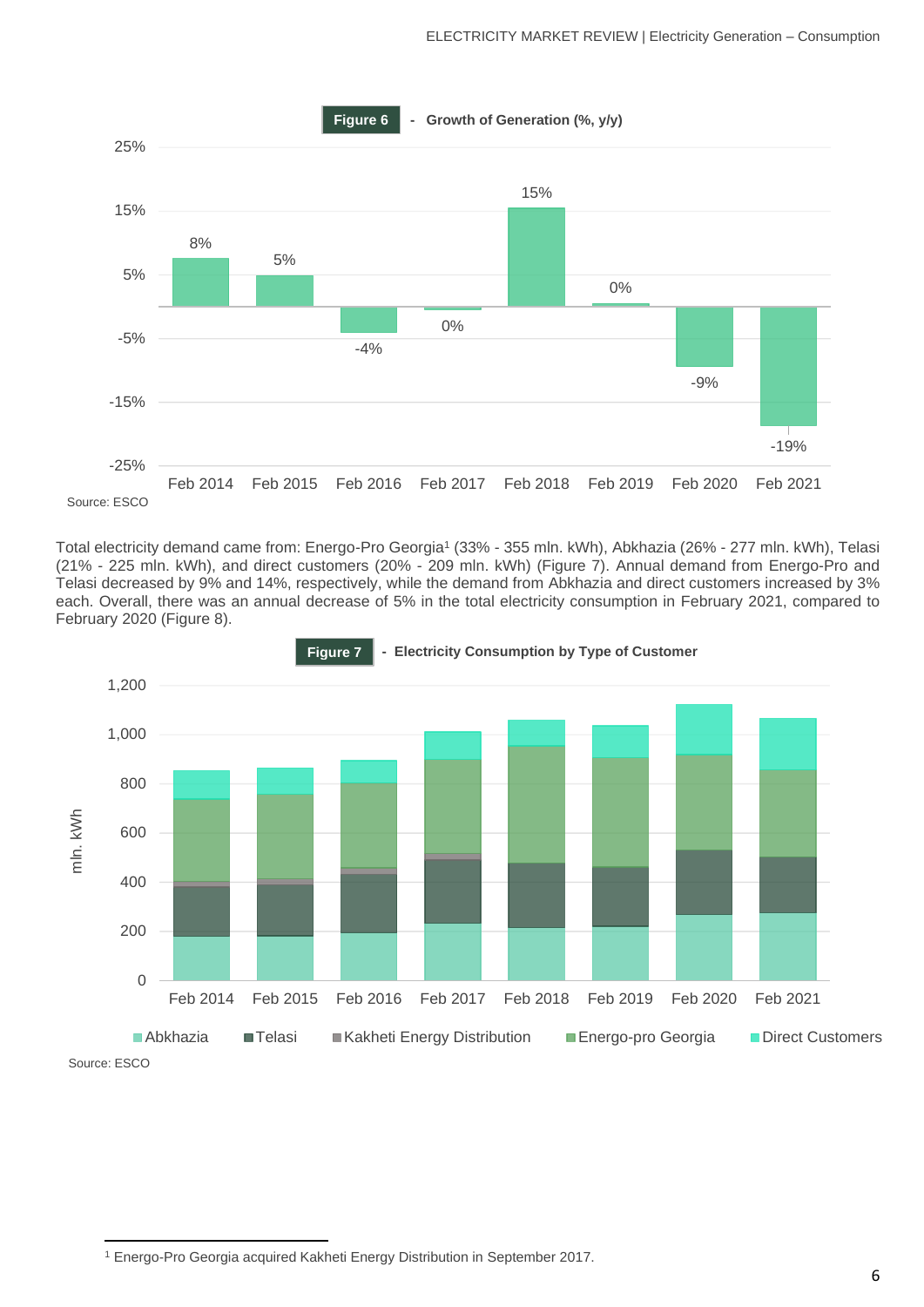

Source: ESCO

In February 2021, Georgia imported 414 mln. kWh of electricity (compared to 312 mln. kWh February 2020), 62% of which came from Russia, 36% came from Azerbaijan and 2% came from Turkey (Figure 9). In February 2021, Georgia exported 0.02 mln. kWh (0.5 mln. kWh in February 2020), 100% of which was exported to Azerbaijan (Figure 10). There was no electricity transit in February 2021 (In February 2020, the electricity transit from Azerbaijan to Turkey comprised 25 mln. kWh).

February 2021 is the fourth consecutive month that was characterized by the increased annual imports. Compared to February 2020, imports increased by approximately 33% (Figure 9).

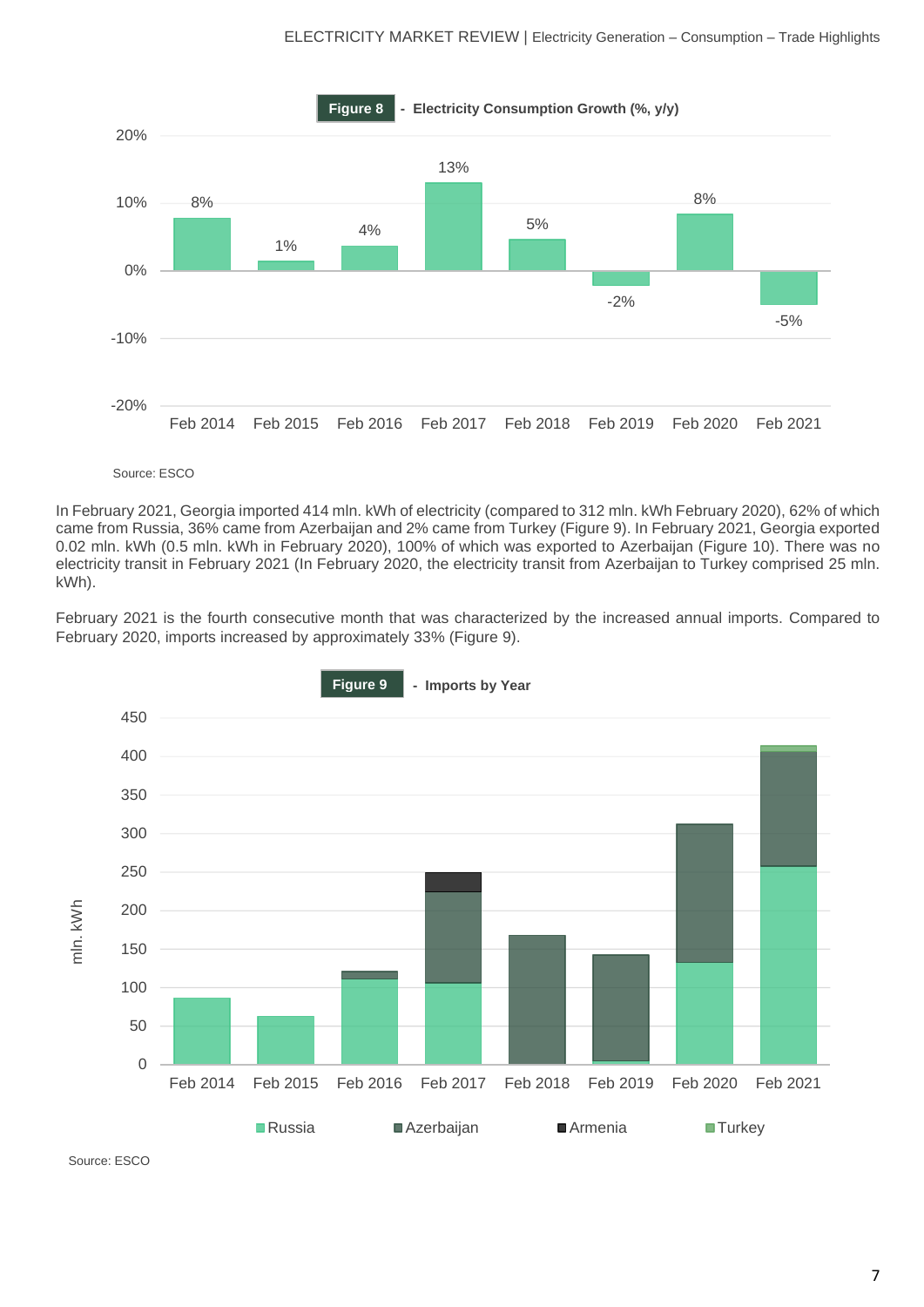

In February 2021, electricity imports remained almost unchanged compared to January 2021 (it increased only slightly) (Figure 11), while electricity export decreased from 1 mln. kWh to 0.017 mln. kWh (Figure 12).

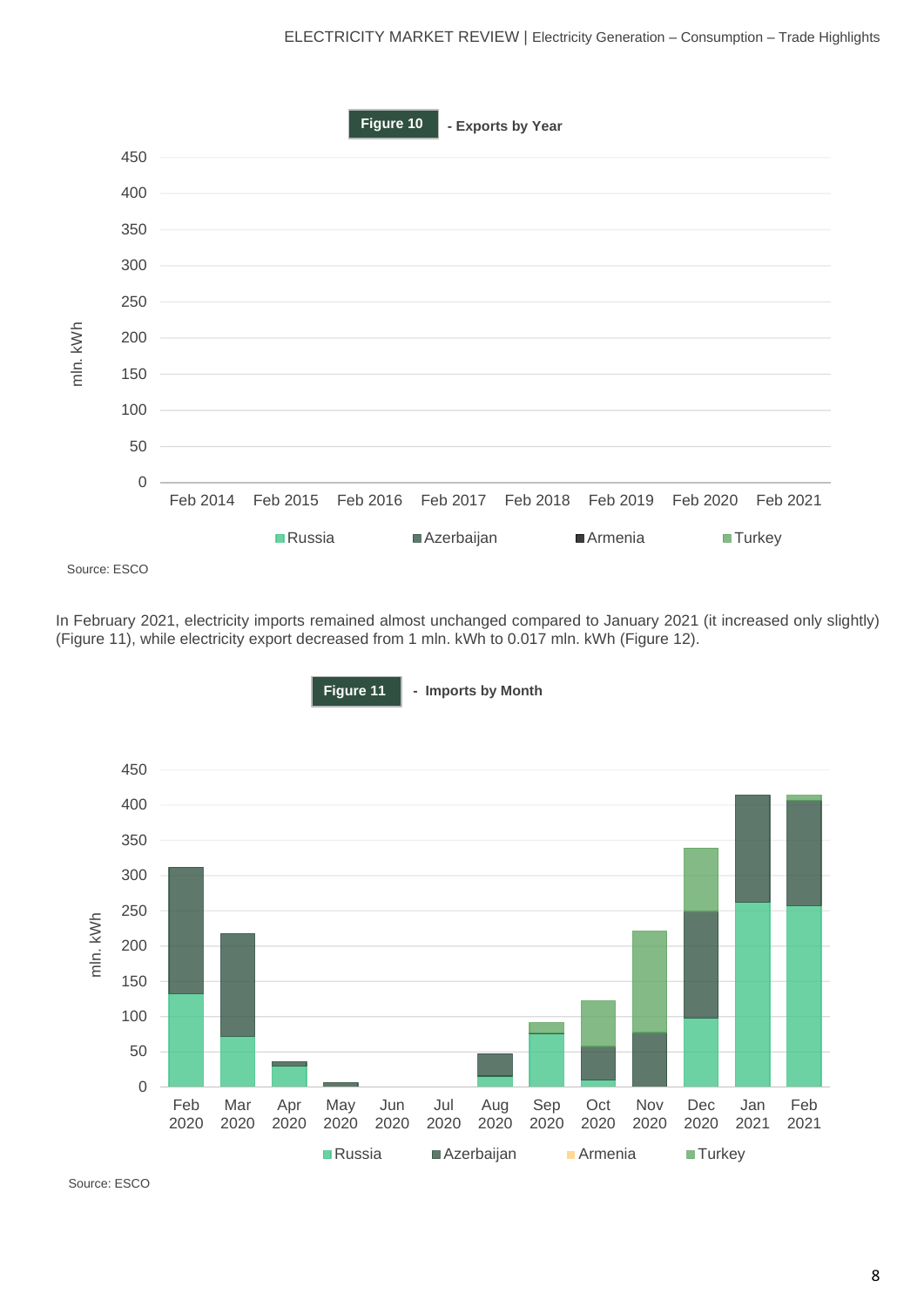ELECTRICITY MARKET REVIEW | Electricity Generation – Consumption – Trade Highlights

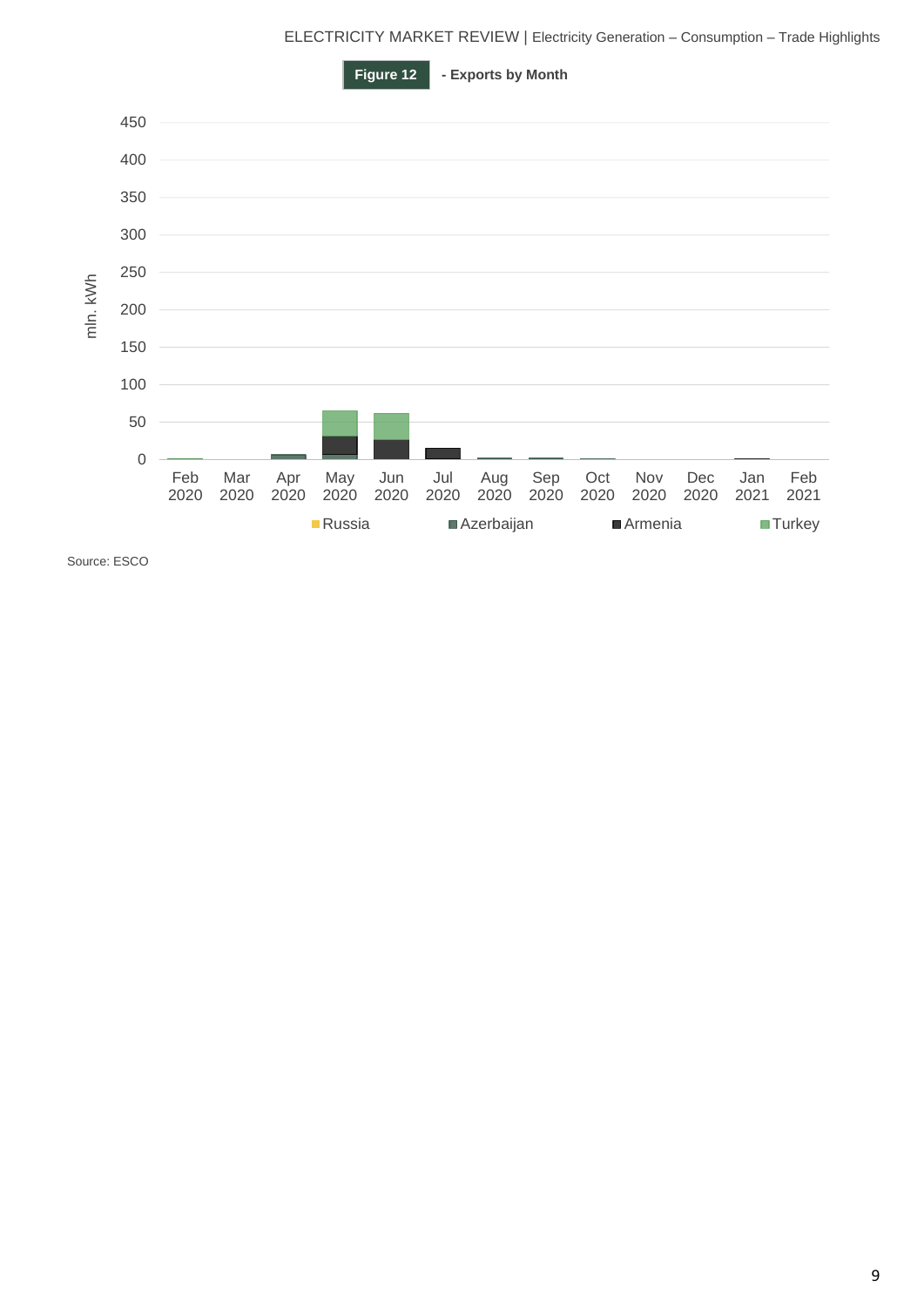## **1. Market Operations**

In February 2021, 79% of the electricity sold on/from the local market was sold through direct contracts. The remaining 21% was sold as balancing electricity (Figure 13).





In February 2021, the weighted average price of balancing electricity was 15.6 tetri/kWh, which corresponds to an annual increase of 13% compared to February 2020. As for the weighted average price for deregulated (small) HPPs, it was 12.3 tetri/kWh, and remained the same as in the corresponding month of the previous year (Figure 14).



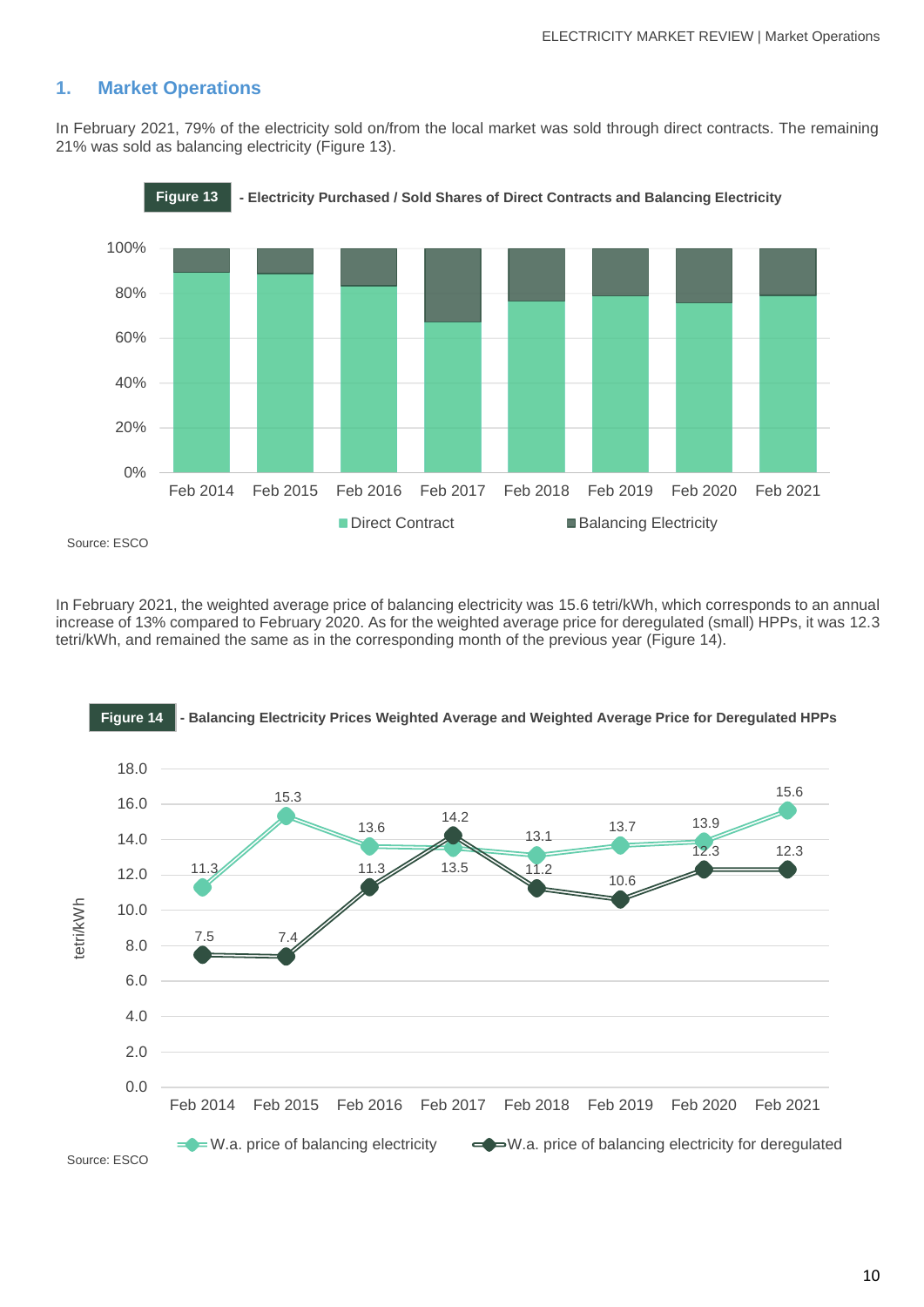Guaranteed capacity payments in January 2021 were roughly 17.90 mln. GEL, which represents a 0.3% increase compared to January 2020 (Figure 15). The data for February 2021 is still not available, so we use the information from January.



The weighted average electricity import price in February 2021 decreased by 65% in USD, on an annual basis, and decreased by approximately 60% in GEL (from 4.99  $\phi$  or 14.22 tetri per kWh in February 2020 to 1.73  $\phi$  or 5.74 tetri per kWh in February 2021) (Figure 16). The weighted average import price decreased by 31% in both USD and GEL, on a monthly basis (import price was 2.51  $\phi$  or 8.27 tetri per kWh in January 2021). The weighted average electricity export price in February 2021 decreased by 16% in USD by 2% in GEL on an annual basis (from 6.28  $\phi$  or 17.92 tetri per kWh in February 2020 to 5.29 ¢ or 17.52 tetri per kWh in February 2021) (Figure 17). The weighted average export price decreased by 19% in both USD and GEL on a monthly basis (export price was 6.54  $\ell$  or 21.56 tetri per kWh in January 2021).

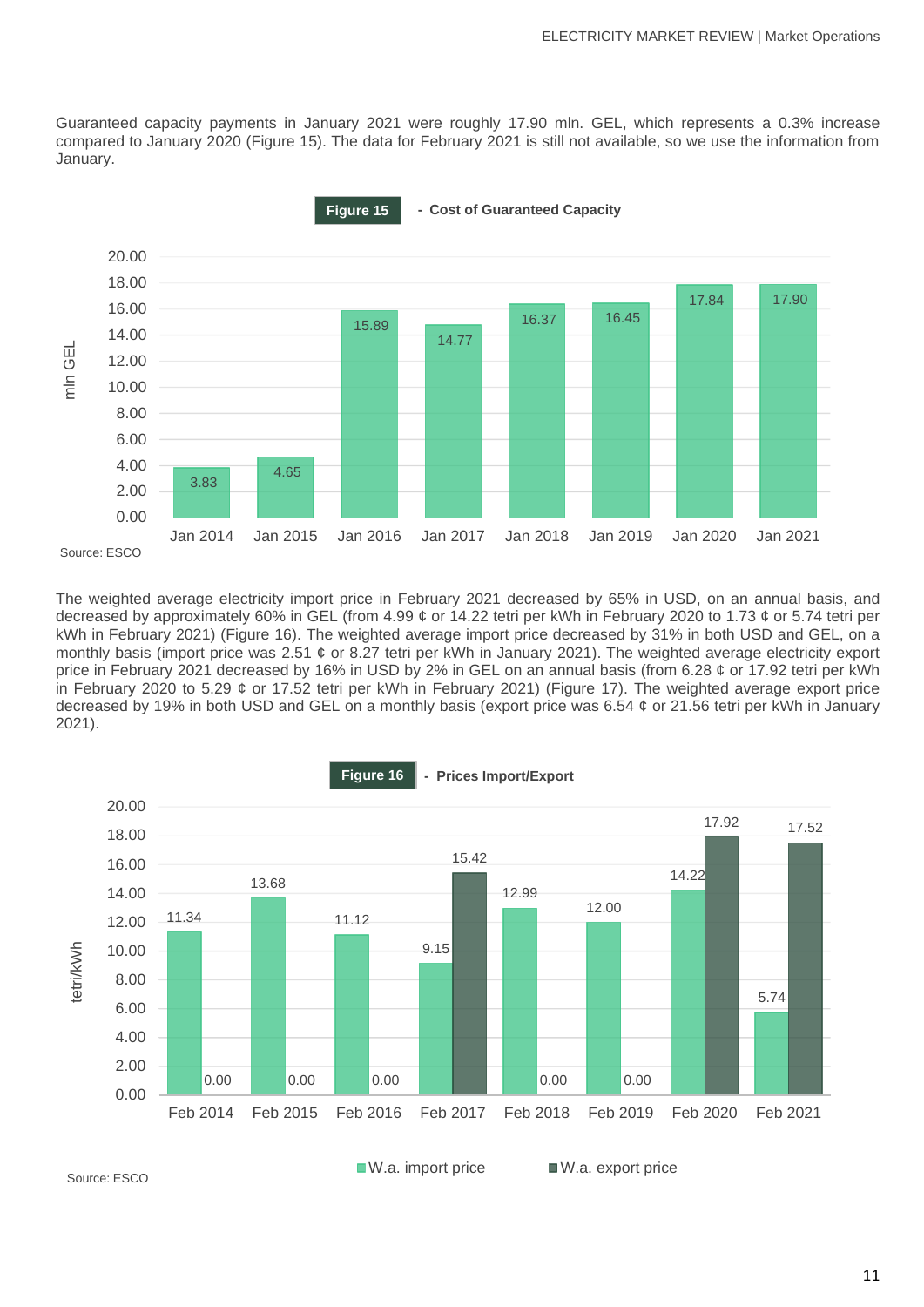Import prices from Russia, Azerbaijan, and Turkey stood at 0.12 ¢ or 0.4 tetri per kWh, 4.4 ¢ or 14.56 tetri per kWh, and 4.3 ¢ or 14.23 tetri per kWh, respectively (Figure 17).



In January 2021, the electricity export price to Azerbaijan stood at 5.29 ¢ or 17.52 (Figure 18).



 **- Export Prices by Countries Figure 18**